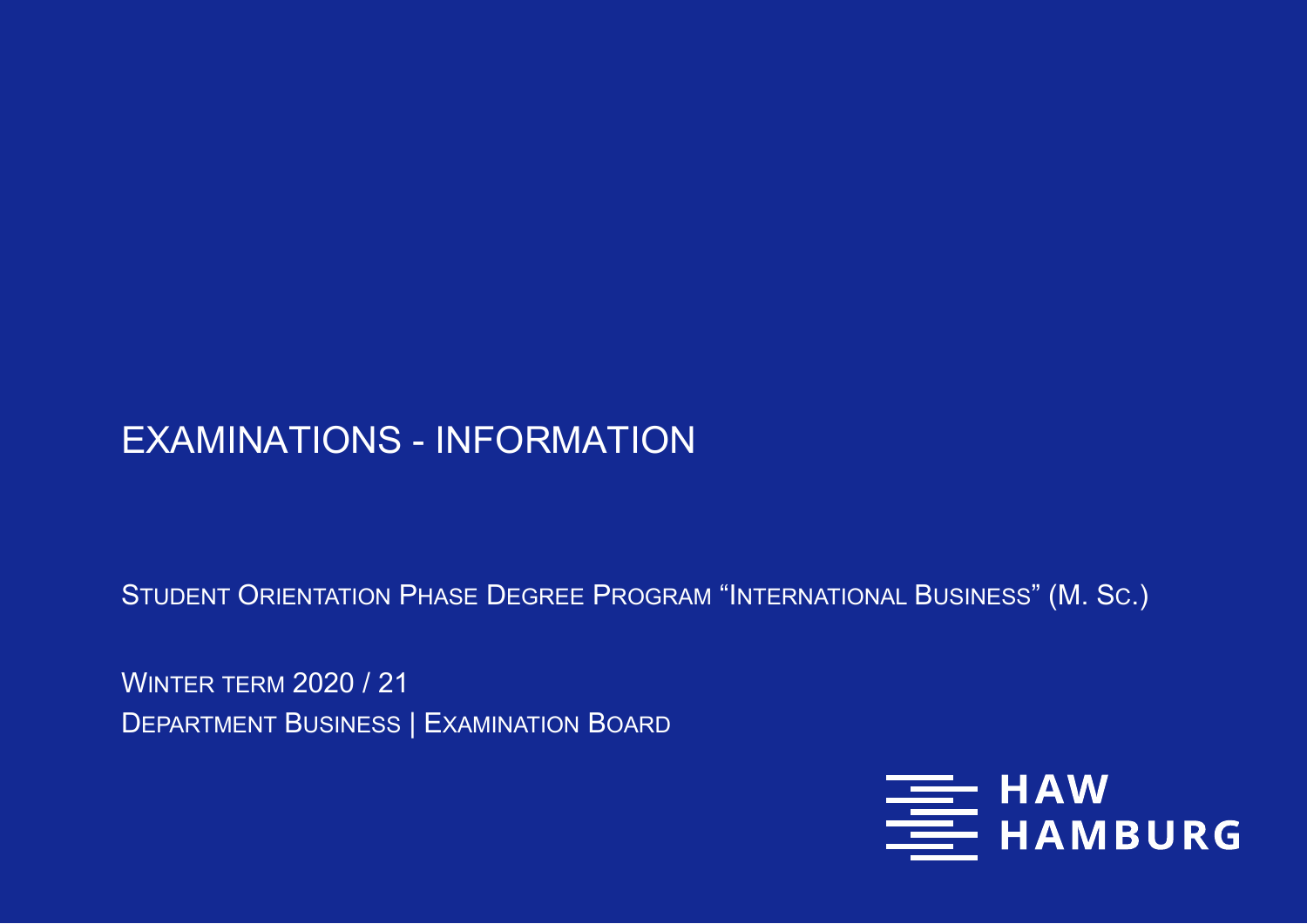**01 | EXAM ATTENDANCE**

**02 | STUDY DESIGN**

**03 | CONTACT PARTNER**

**2**

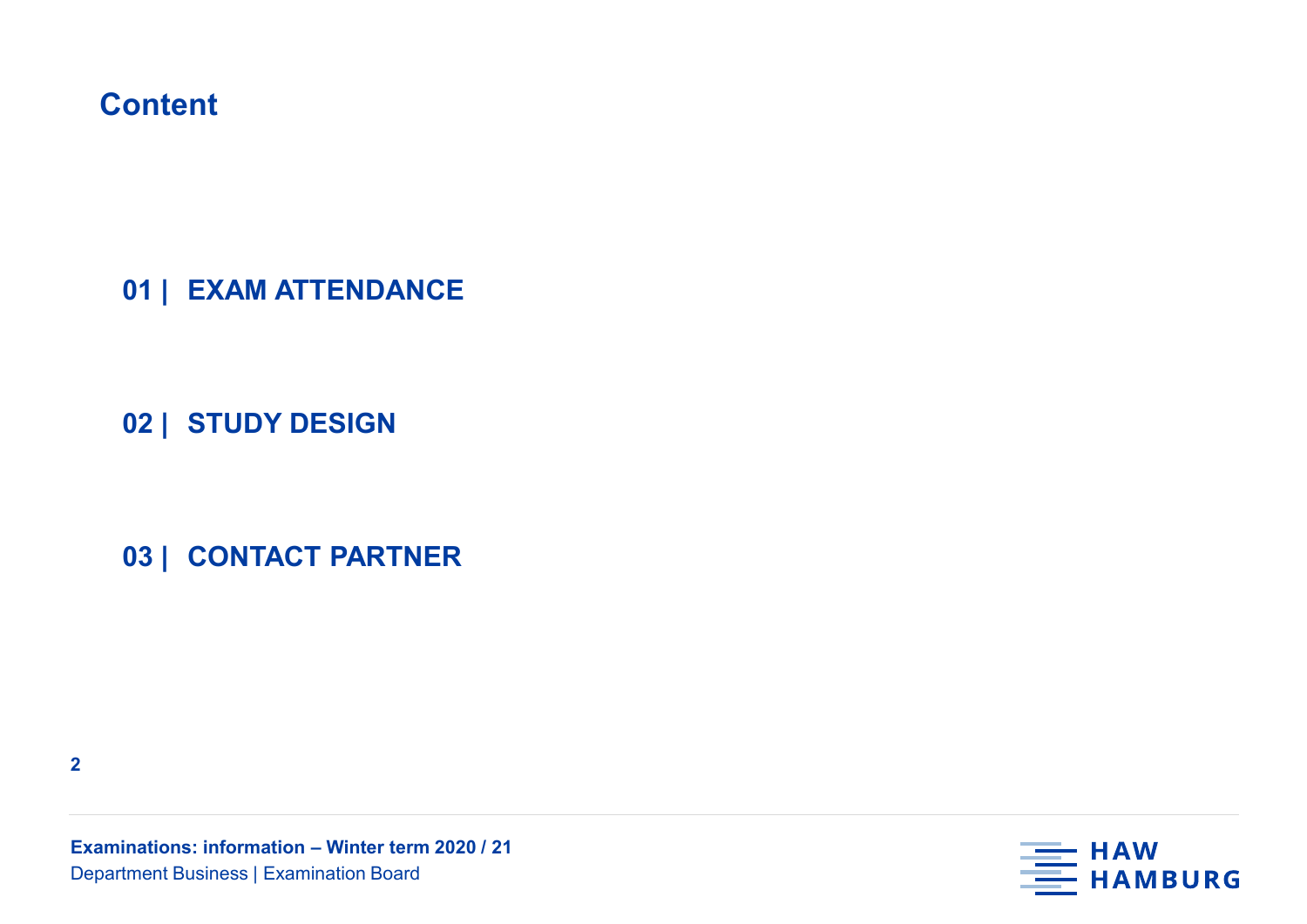**01 | EXAM ATTENDANCE**

**02 | STUDY DESIGN**

**03 | CONTACT PARTNER**

**3**

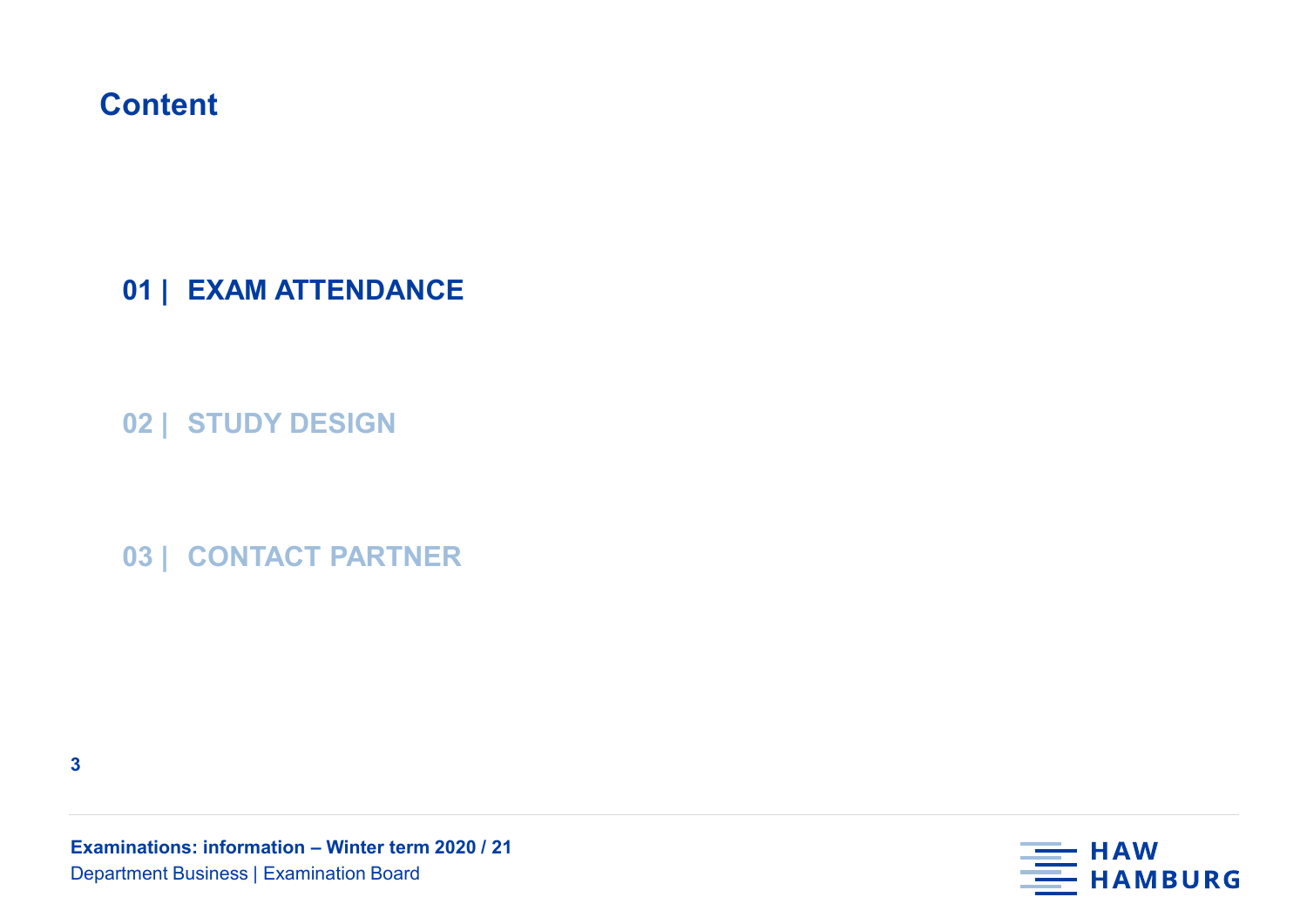### **The number of retake exams is restricted.**

• Three attempts per exam (Master-Thesis: two attempts)

• Failure in three exam attempts will result in a final fail / de-registration

| <b>Examinations</b> | <b>Performances</b> | • Study performances (evaluated as pass / fail)<br>• Examination performances (marked)                                                                                |  |  |  |  |
|---------------------|---------------------|-----------------------------------------------------------------------------------------------------------------------------------------------------------------------|--|--|--|--|
|                     | Forms of<br>exams   | Test (T), Oral examination (O), Colloquium (Coll),<br>Report (Rep), Term paper (TP), Laboratory tutorial<br>(LT), Project report (P), Practical course report (PracR) |  |  |  |  |

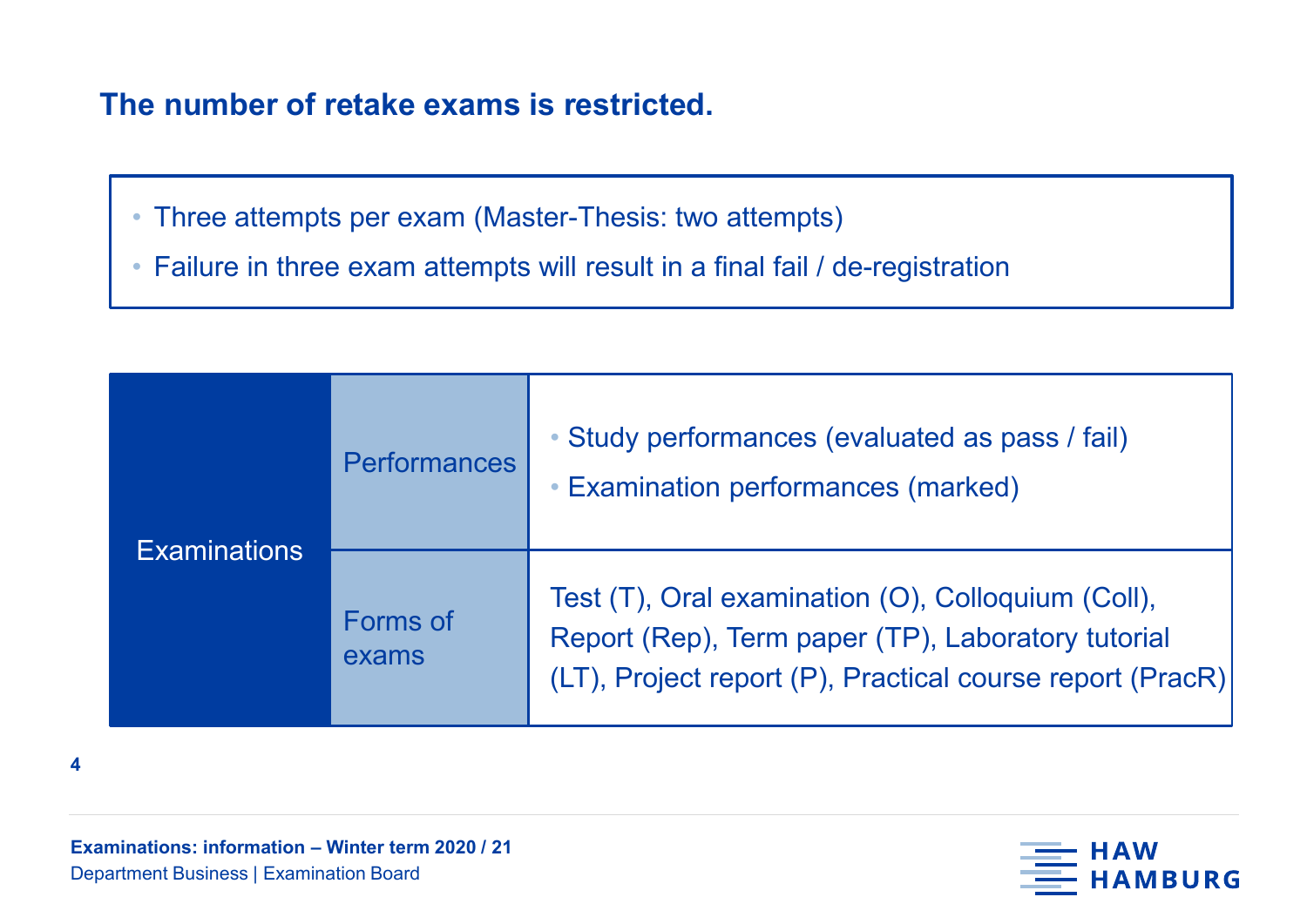### **Exam attendance – accurately!**



- Compulsory registration for every exam
- Participation without registration: exam is deemed as not taken!



- Registration for exams solely in myHAW!
- Registration in EMIL does not replace the exam registration!



- Do not register at the final date of the registration period!
- In the event of any problems: *immediately* (prior to the end of the registration period) inform the Faculty Service Office (FSO)

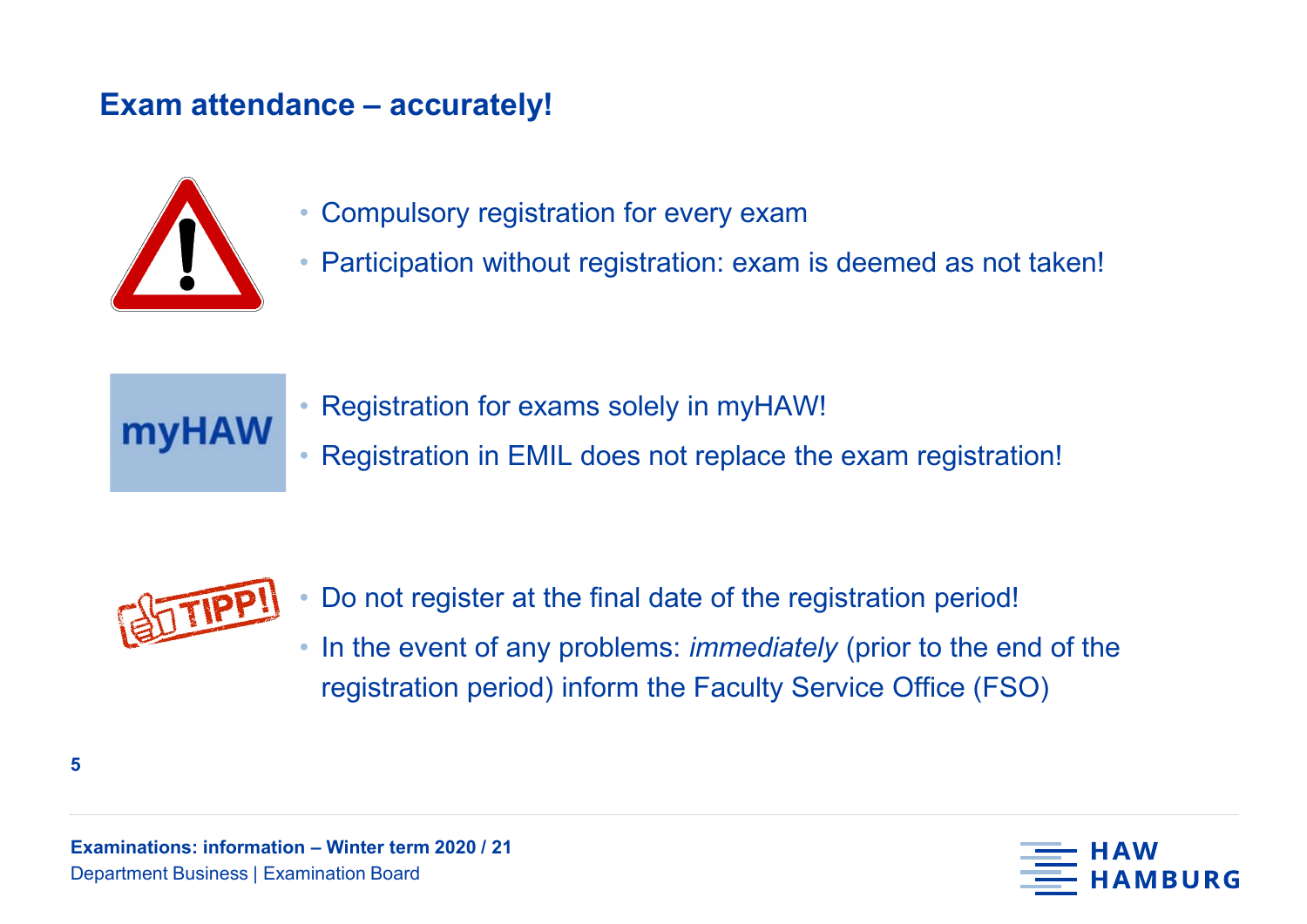### **The examination schedule comprises relevant information.**

#### **International Business (M. Sc.)**

| Examination and study regulation 20142                          | Please note: Timely registration for the appropriate exams via myHAW is mandatory! Late registration will not be accepted! |                                           |                                    |                                              |                                          |                                  |                                    |                                       |                                  |                            |                                   |                                                        |                                     |
|-----------------------------------------------------------------|----------------------------------------------------------------------------------------------------------------------------|-------------------------------------------|------------------------------------|----------------------------------------------|------------------------------------------|----------------------------------|------------------------------------|---------------------------------------|----------------------------------|----------------------------|-----------------------------------|--------------------------------------------------------|-------------------------------------|
| <b>Version 1</b>                                                |                                                                                                                            |                                           |                                    |                                              |                                          |                                  |                                    |                                       |                                  |                            |                                   |                                                        |                                     |
| Exam<br>Number & name (module abbreviation)<br>JТ               |                                                                                                                            | $\overline{a}$<br>$\mathbf{m}$<br>'ठ<br>ō | Start exam**<br>troughout the term | Weight of performance<br>throughout the term | eeks<br>Date test<br>mination we<br>exar | 盖<br>Time test<br>examination we | eks<br>Room test<br>camination wee | Duration of test<br>examination weeks | weight test<br>examination weeks | registration<br>đ<br>Start | registration<br>气<br>$\mathbb{E}$ | gistration<br>$\bullet$<br>യ<br>ᄒ<br>놓<br>$\mathbb{E}$ | Remarks<br>$\overline{\phantom{a}}$ |
| 110 Business intelligence and advanced analytics (BADM)         | <b>Tuschl</b>                                                                                                              | <b>TP</b>                                 | 2021-01-11                         | 100%                                         | ٠                                        |                                  |                                    |                                       | 0%                               | 2020-10-12                 | 2021-01-07                        | 2021-01-07                                             |                                     |
| 120 Corporate Finance (CF)                                      | Decker                                                                                                                     | TP, Rep, LT                               | 2020-10-22                         | 100%                                         | $\sim$                                   | ۰.                               | $\overline{\phantom{a}}$           |                                       | 0%                               | 2020-10-12                 | 2020-10-18                        | 2020-10-18                                             |                                     |
| 130 Intercultural management and organisational behaviour (COM) | Iken                                                                                                                       | TP, Rep                                   | 2020-10-20                         | 100%                                         | ٠                                        |                                  | $\sim$                             |                                       | 0%                               | 2020-10-12                 | 2020-10-16                        | 2020-10-16                                             |                                     |
| 140 Strategic innovation and technology management (SITM)       | Lenschow                                                                                                                   | Rep. LT                                   | 2020-10-26                         | 100%                                         | ٠                                        | ٠                                | $\sim$                             |                                       | 0%                               | 2020-10-12                 | 2020-10-22                        | 2020-10-22                                             |                                     |
| 150 International business law (IBLE)                           | Gille<br>Imiela                                                                                                            | Rep, LT                                   | 2020-12-14                         | 100%                                         | $\sim$                                   |                                  |                                    |                                       | 0%                               | 2020-10-12                 | 2020-12-10                        | 2020-12-10                                             |                                     |
| 6000 Master-Thesis (MaTh)                                       |                                                                                                                            | MaTh                                      | $\overline{\phantom{a}}$           | $\overline{\phantom{a}}$                     | $\sim$                                   | ٠                                |                                    |                                       | $\sim$                           | $\sim$                     | $\sim$                            | $\sim$                                                 | individual registration             |

\* T = Test; Rep = Report; TP = Term paper; O = Oral examination; LT = Laboratory tutorial; P = Project work; MaTh = Master-Thesis

\*\* Start exam throughout the term; Start = date of expenditure of the topic of term papers, reports, project works etc.; date of test (tests during the semester); beginning of the laboratory tutorial

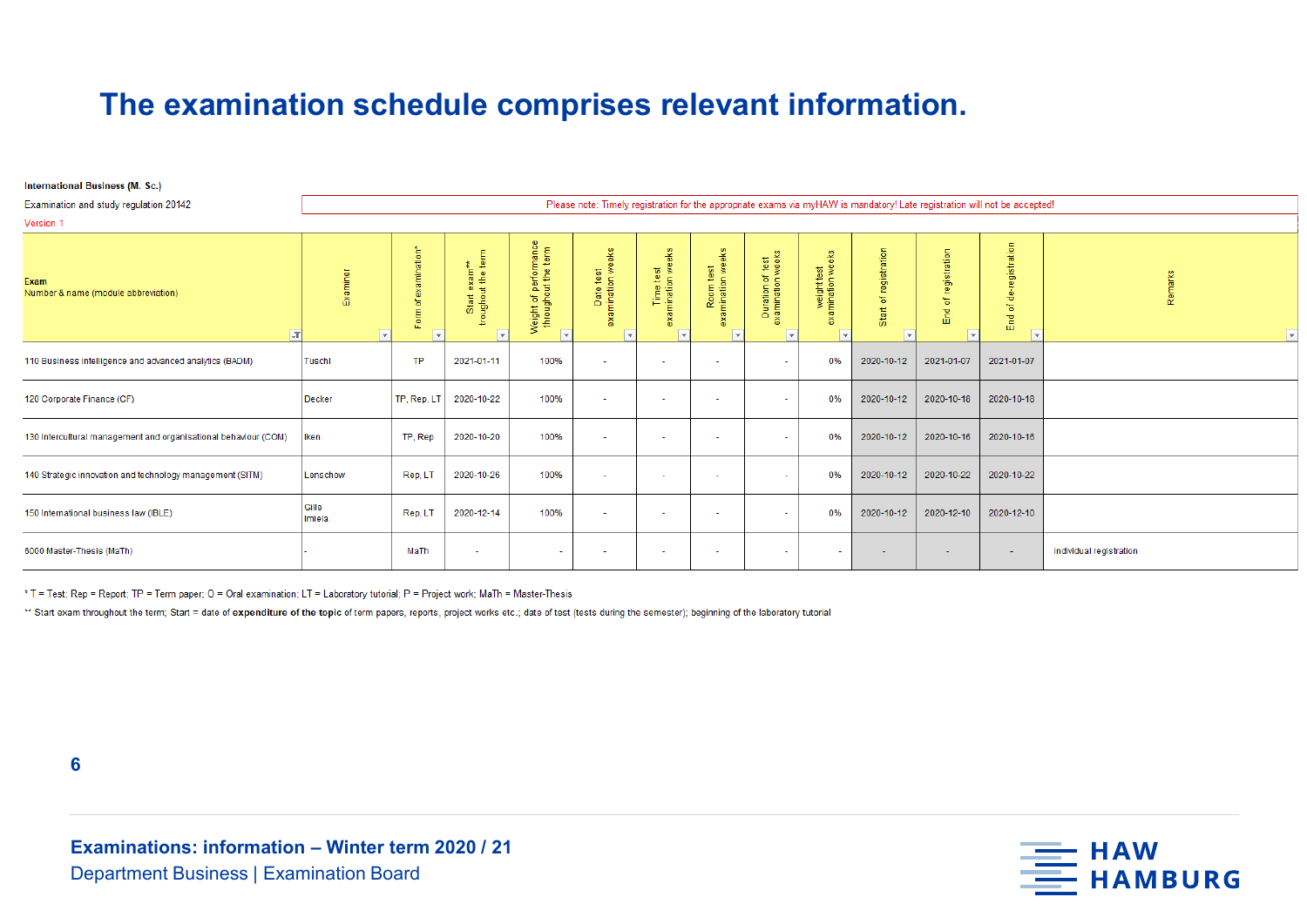### **Exam attendance – accurately! Prior to the exam…**



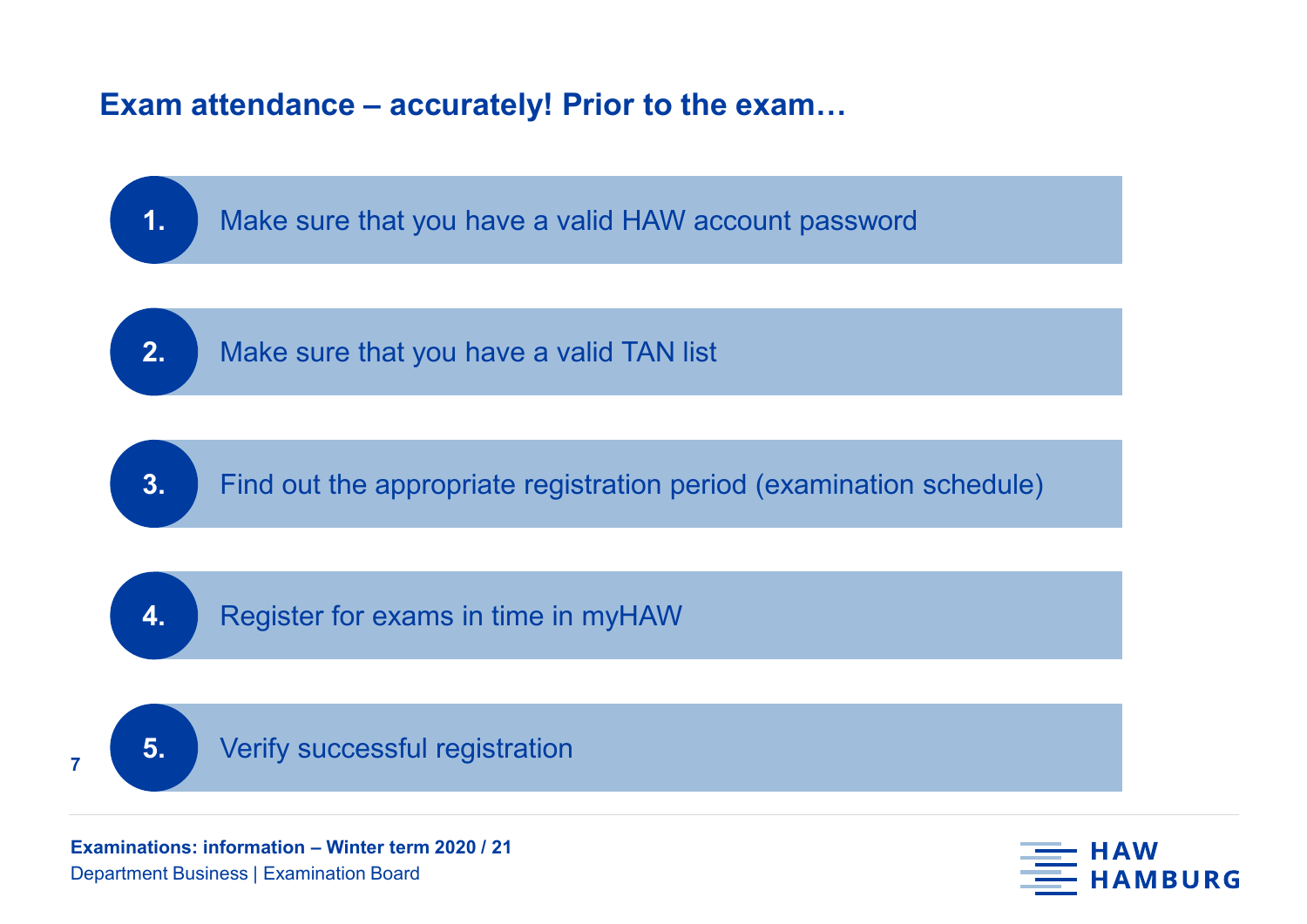### **Withdrawal from the examination is possible.**

exam date

#### **Within the cancellation period**

# **After end of de-registration – prior to exam**

Withdrawal by the candidate (myHAW)

Withdrawal in response to any legitimate request (e.g. illness), verified in writing by special form and reported to the Faculty Service Office (FSO)

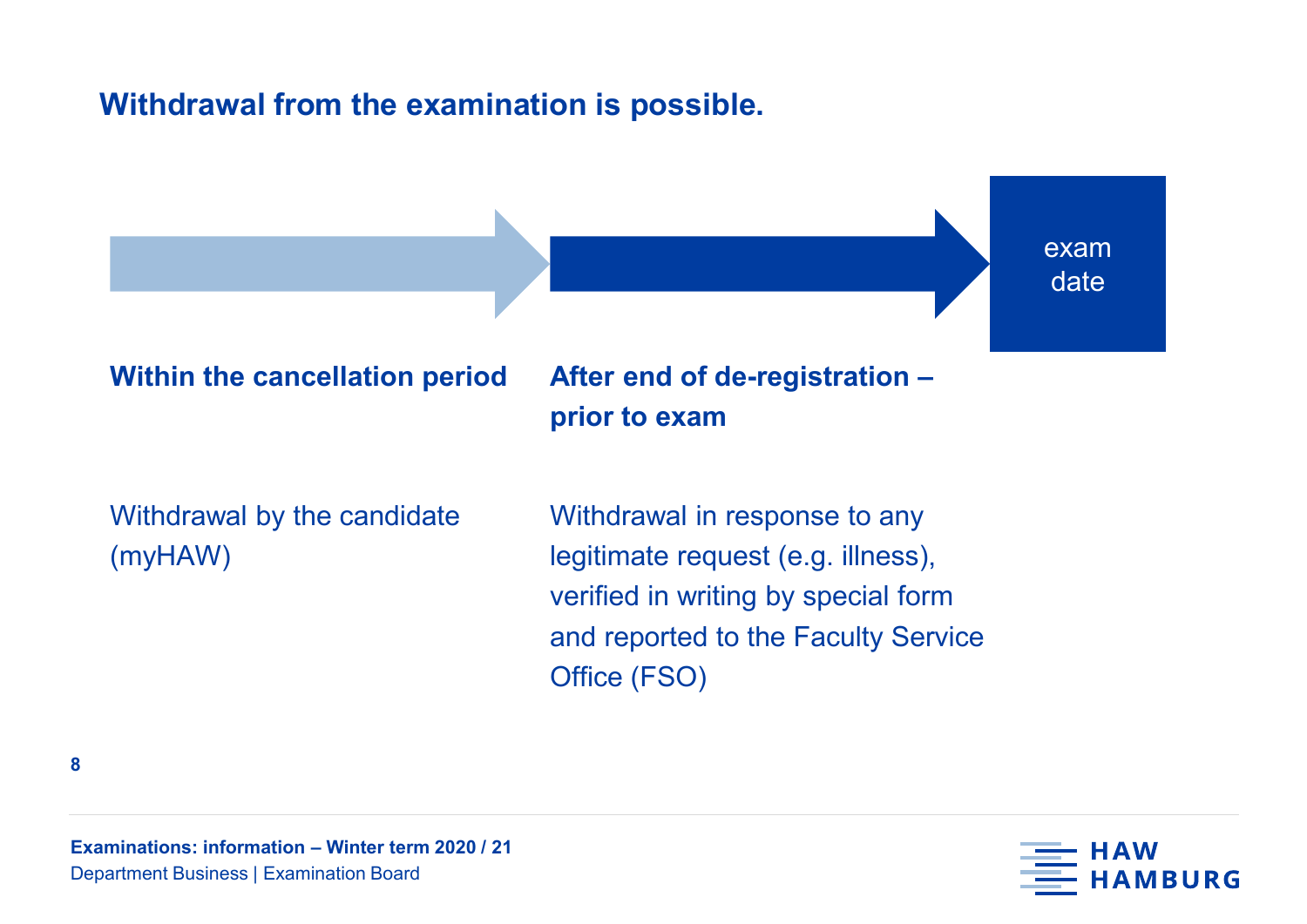### **Exam attendance – accurately! During the examination…**

#### Exam attendance

- …sign the "exam attendance" form prior to the start of the exam
- …students bear the risk of a potential inability to take that examination

#### Non-attendance…

… leads to failure of the examination

#### Withdrawal during the examination…

- ...requires *immediate verification* of the inability to take the exam
- ...captures the exam as a whole (also in case of several forms of the examination!)
- **9**

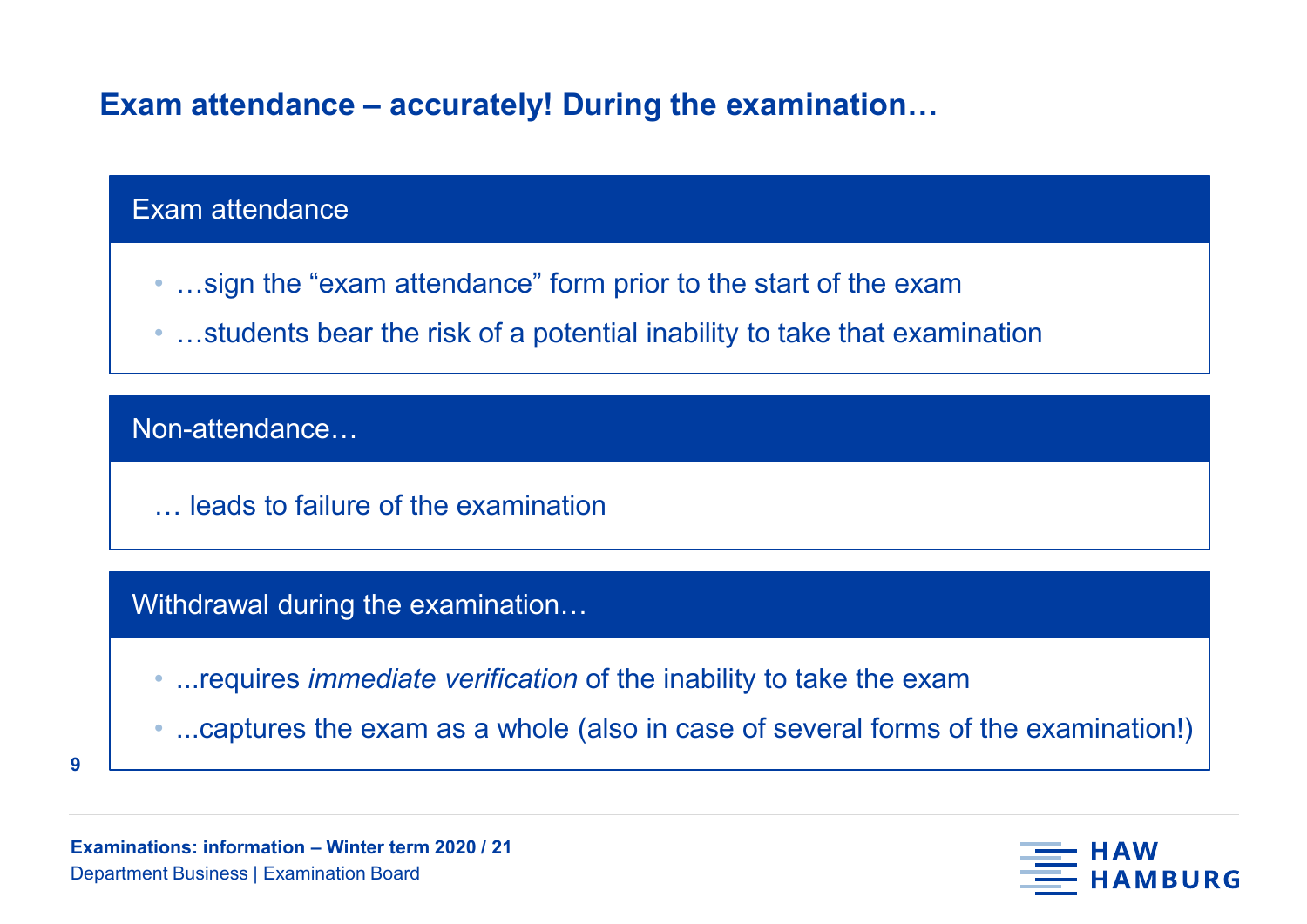**01 | EXAM ATTENDANCE**

**02 | STUDY DESIGN**

**03 | CONTACT PARTNER**

**10**

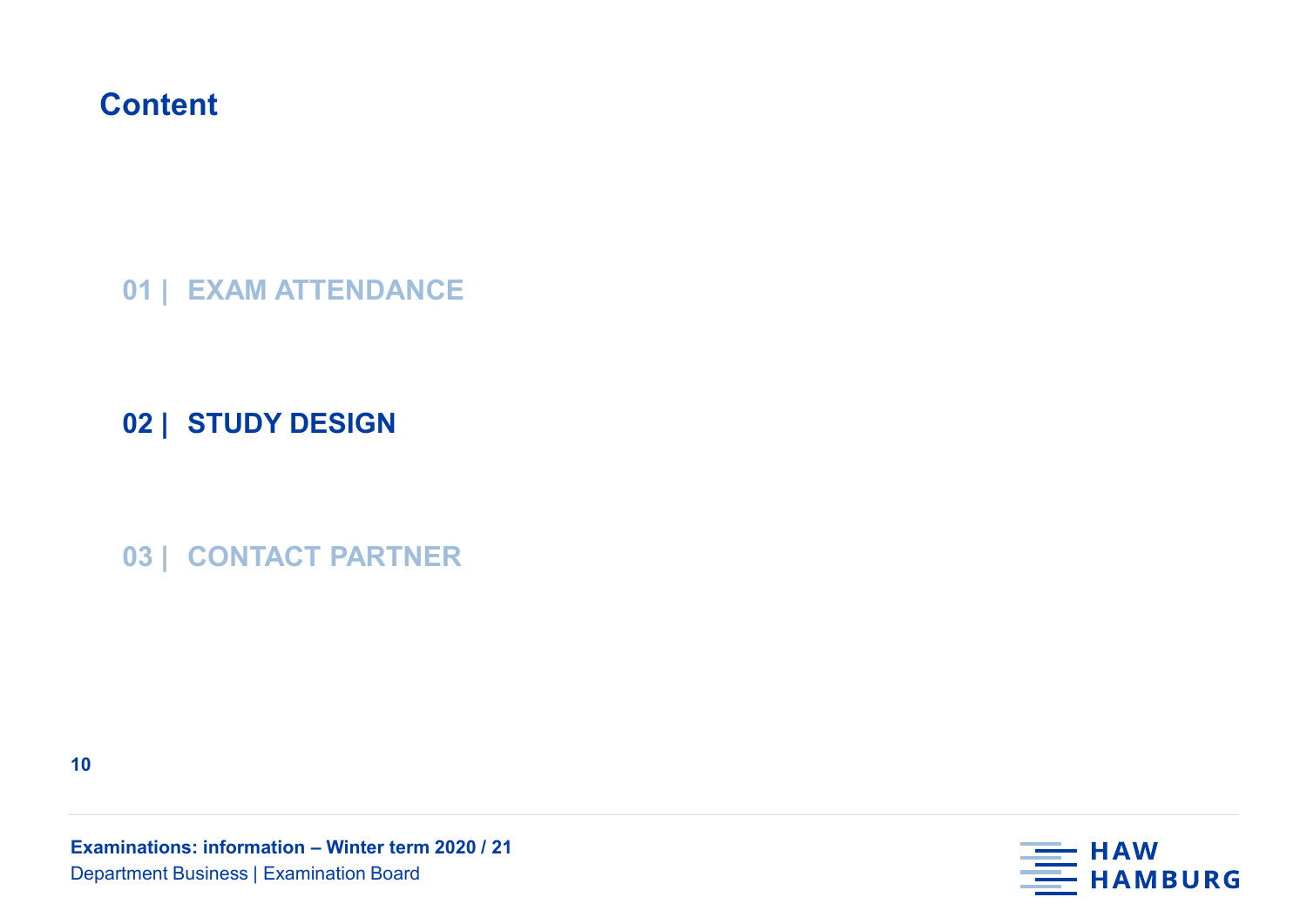### **Three documents are relevant for academic structure and study curricula.**

| <b>Examination</b><br>and study<br>regulations | General examination and study regulations (APSO-W)          |  |  |  |  |  |
|------------------------------------------------|-------------------------------------------------------------|--|--|--|--|--|
|                                                | Degree-programme specific examination and study regulations |  |  |  |  |  |



### **Module descriptions**

- Completion of the examination and study regulations
- Description of content of courses, learning outcome, responsibilities
- Available on the website of the degree programme



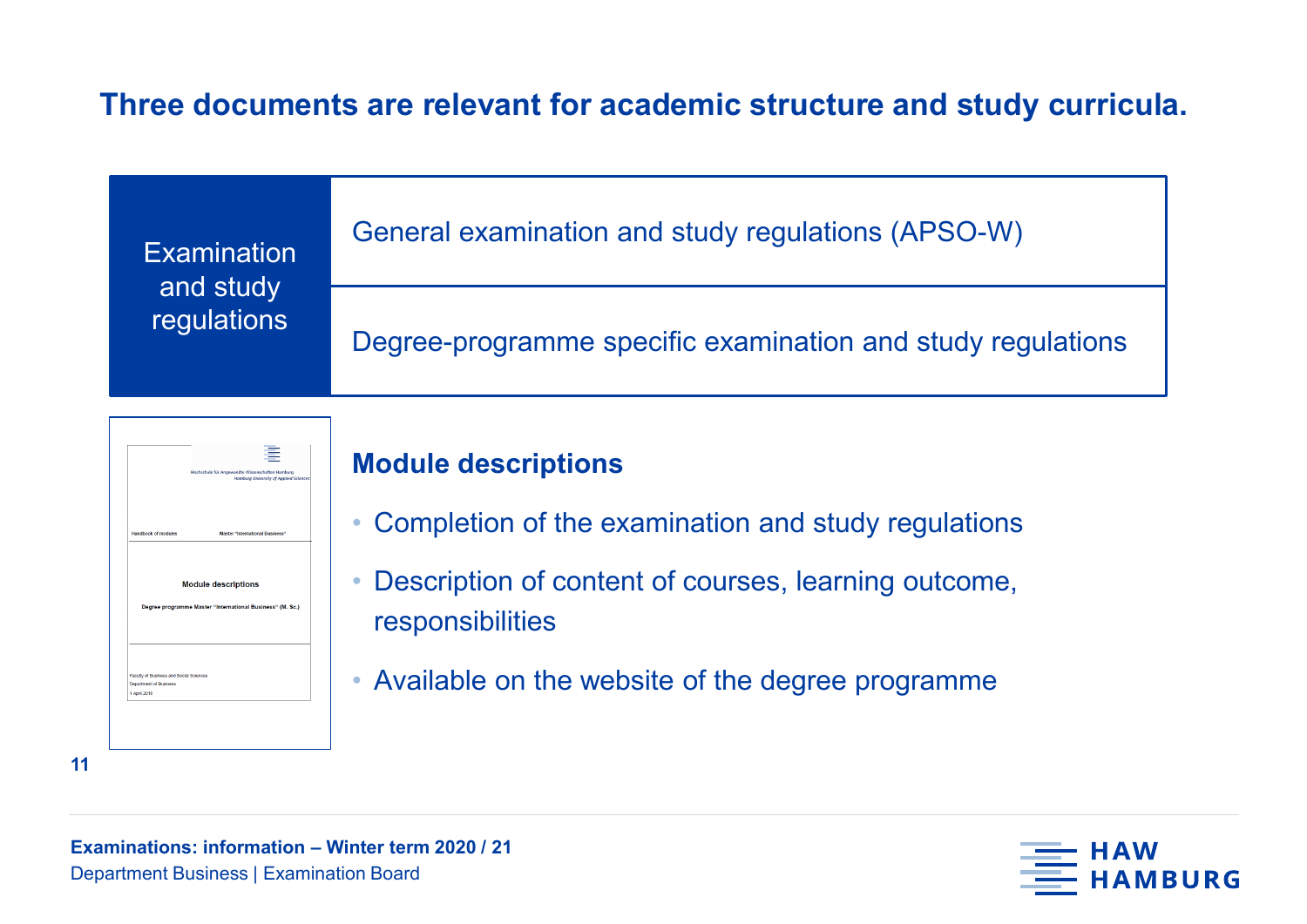### **Detailed structure of the program is published in the appropriate curriculum.**

| 1 <sup>st</sup> Semester                                           | $2nd$ Semester                                                | 3 <sup>rd</sup> Semester             |  |  |
|--------------------------------------------------------------------|---------------------------------------------------------------|--------------------------------------|--|--|
| <b>Business intelligence and</b><br>advanced analytics<br>(6 CP)   | Strategic management and<br>strategic marketing<br>(6 CP)     |                                      |  |  |
| Corporate finance<br>(6 CP)                                        | Multinational enterprises and<br>the global economy<br>(6 CP) |                                      |  |  |
| Intercultural management and<br>organisational behaviour<br>(6 CP) | Monetary economics<br>(6 CP)                                  | <b>Master-Thesis</b><br>$(30$ CP $)$ |  |  |
| Strategic innovation and<br>technology management<br>(6 CP)        | International supply chain management<br>(6 CP)               |                                      |  |  |
| International business law<br>(6 CP)                               | <b>Financial modelling</b><br>(6 CP)                          |                                      |  |  |
| 30 CP                                                              | 30 CP                                                         | 30 CP                                |  |  |

**12**

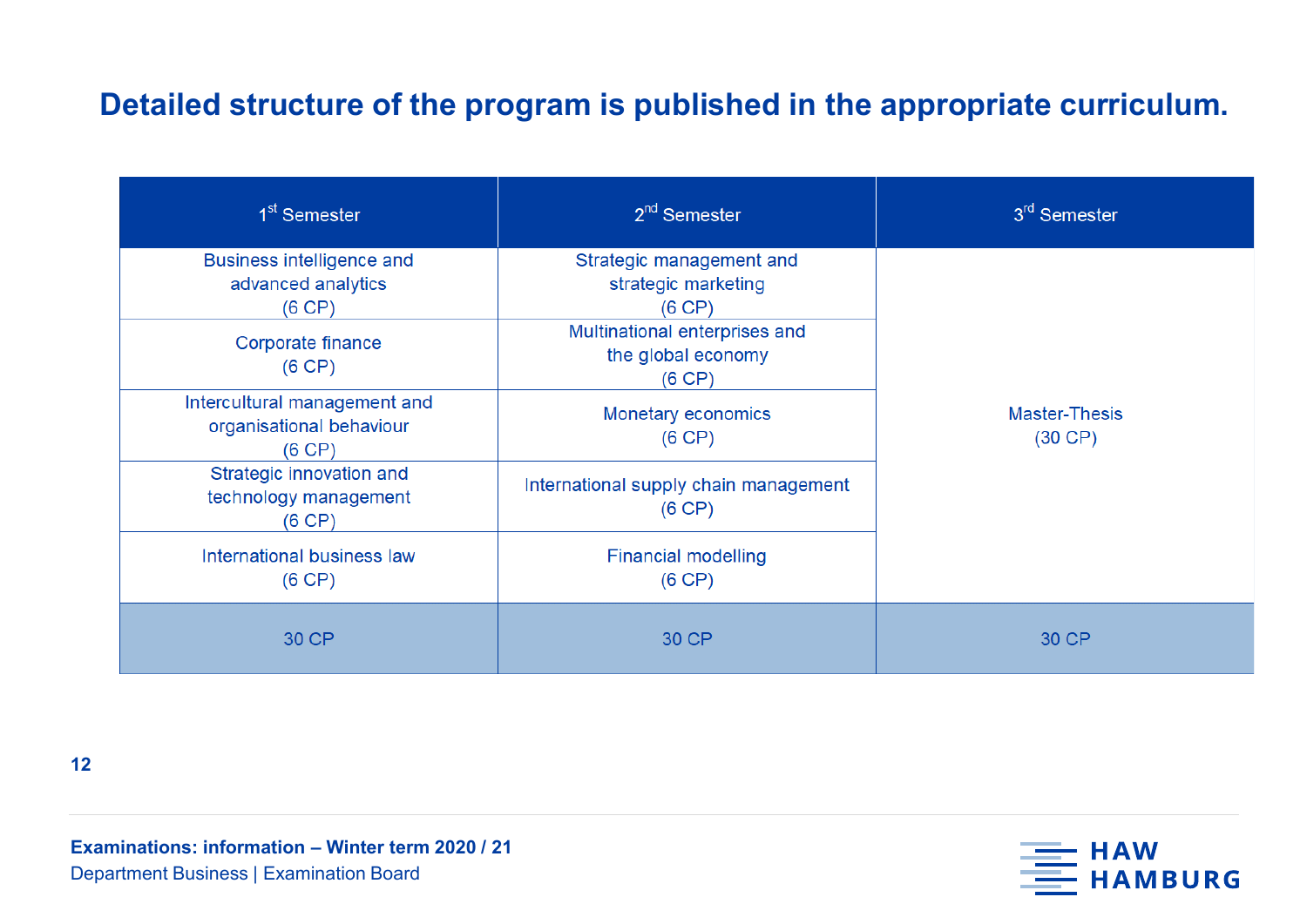### **Detailed structure of the program is published in the appropriate curriculum.**

| Module<br>name                                                    | <b>Semester</b> | <b>CP</b> | Module<br>abbr. | Course                                                            | Subject field                                         | ToL (incl.<br>CA if<br>applicable) | <b>WHS</b> | <b>Type</b><br>of<br>exami-<br>nation | Form of<br>examination<br>(individual<br>or in<br>combination,<br>cf. $§$ 10,<br>section 3,<br>sentence 2,<br>APSO W) | <b>Group</b><br>size |
|-------------------------------------------------------------------|-----------------|-----------|-----------------|-------------------------------------------------------------------|-------------------------------------------------------|------------------------------------|------------|---------------------------------------|-----------------------------------------------------------------------------------------------------------------------|----------------------|
| <b>Business</b><br>intelligence<br>and<br>advanced<br>analytics   | 1               | 6         | <b>BADM</b>     | <b>Business</b><br>intelligence<br>and<br>advanced<br>analytics   | Commercial<br>informatics,<br>quantitative<br>methods | <b>TiS with CA</b>                 | 4          | EP                                    | T, O, Rep,<br>TP, P, L                                                                                                | 24                   |
| Corporate<br>finance                                              | 1               | 6         | CF              | Corporate<br>finance                                              | International<br>business<br>administration           | <b>TiS with CA</b>                 | 4          | EP                                    | T, O, Rep,<br>TP, P, L                                                                                                | 24                   |
| Intercultural<br>management<br>and<br>organisational<br>behaviour | 1               | 6         | <b>COM</b>      | Intercultural<br>management<br>and<br>organisational<br>behaviour | Intercultural<br>communication                        | <b>TiS</b>                         | 4          | EP                                    | T, O, Rep,<br>TP, P, L                                                                                                | 24                   |
| Strategic<br>innovation<br>and<br>technology<br>management        | 1               | 6         | <b>SITM</b>     | Strategic<br>innovation<br>and<br>technology<br>management        | Technology                                            | <b>TiS</b>                         | 4          | <b>EP</b>                             | T, O, Rep,<br>TP, P, L                                                                                                | 24                   |
| International<br>business law                                     | 1               | 6         | <b>IBLE</b>     | International<br>business law                                     | Law                                                   | <b>TiS</b>                         | 4          | EP                                    | T, O, Rep,<br>TP, P, L                                                                                                | 24                   |

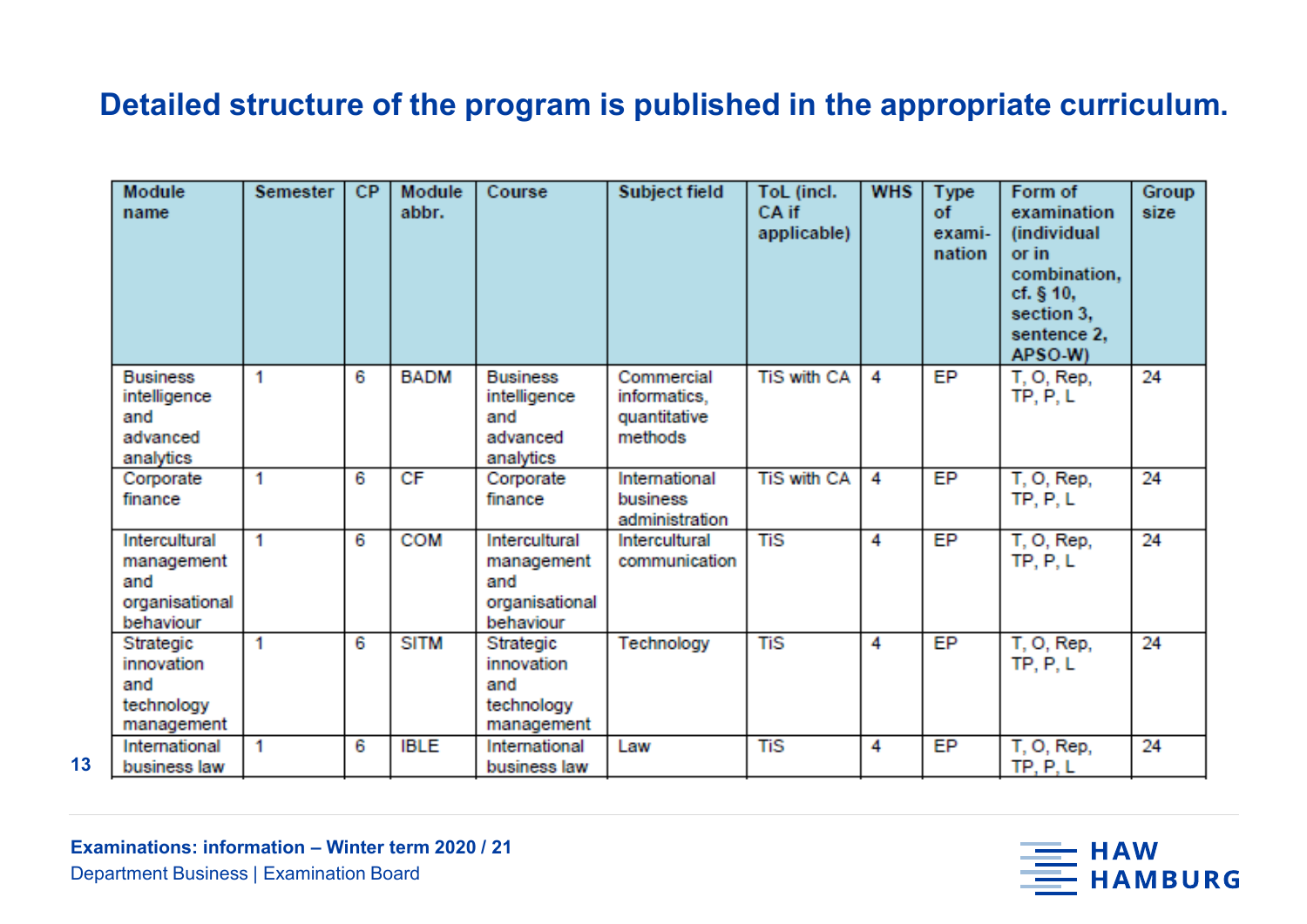**01 | EXAM ATTENDANCE**

**02 | STUDY DESIGN**

**03 | CONTACT PARTNER**

**14**

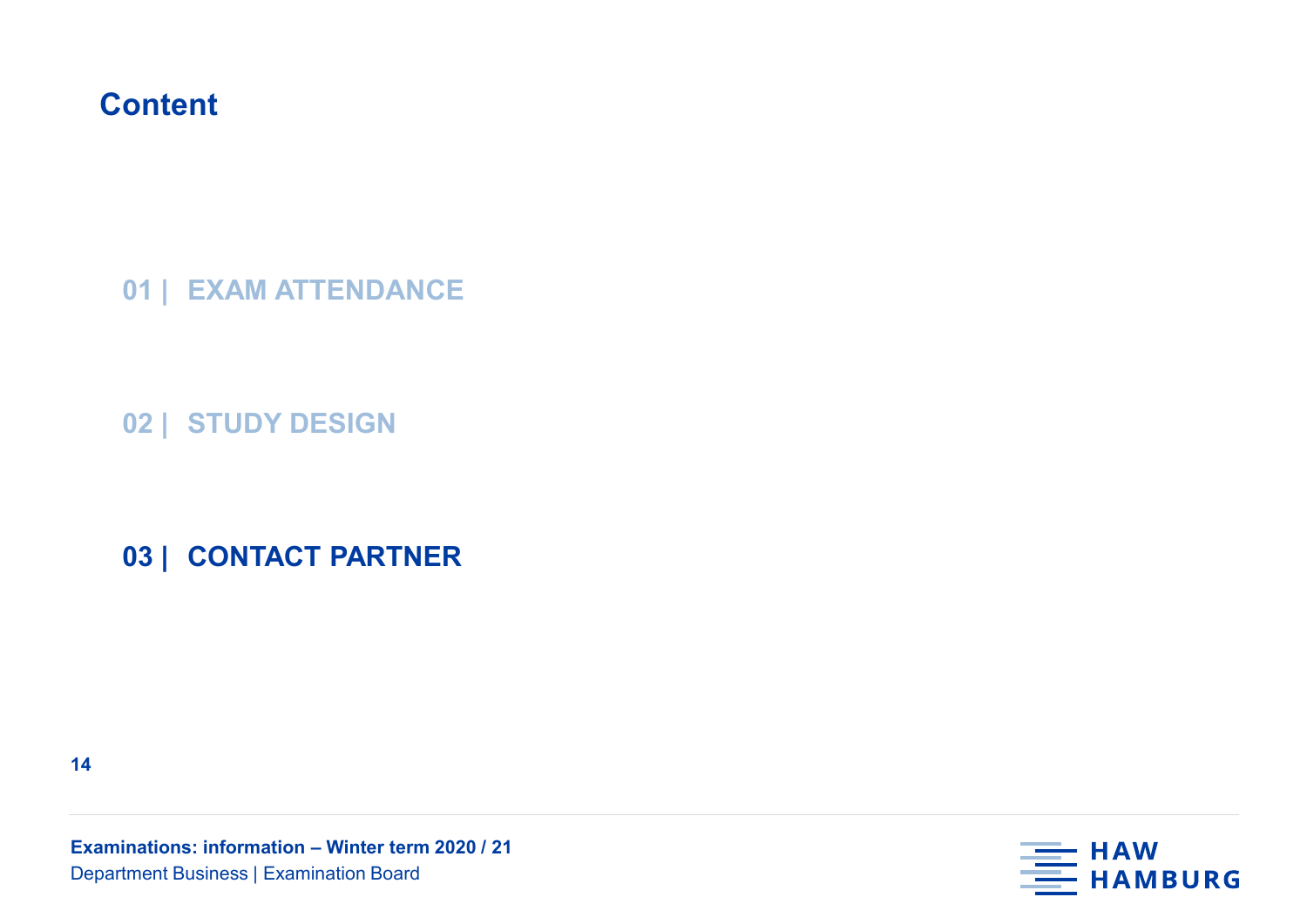# **Communication – responsibilities of students**



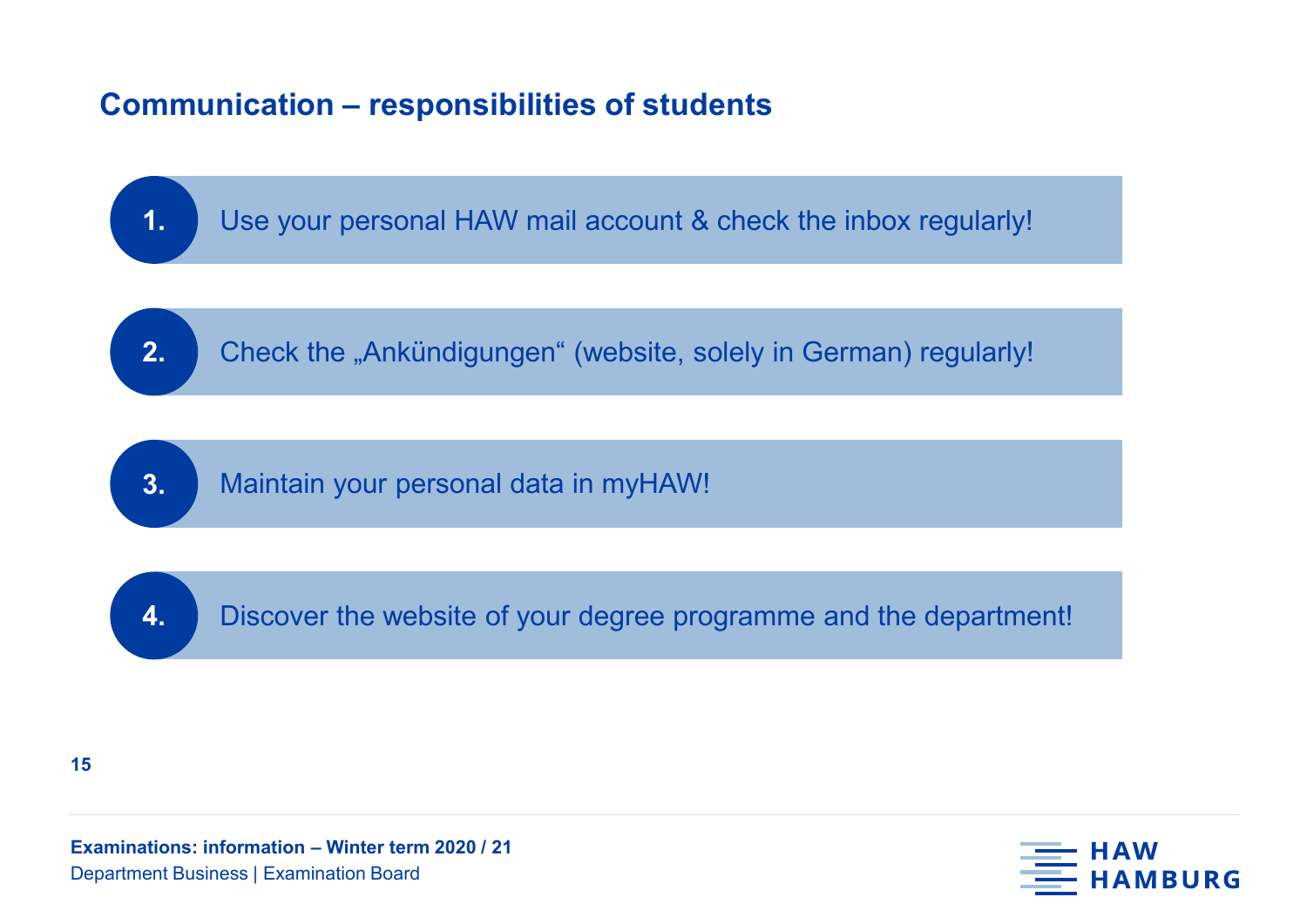# **Compensation of disadvantages in specific situations is possible.**

| General<br>disadvantages | <b>Disabled students</b><br>$\bullet$<br>• Chronically ill students |
|--------------------------|---------------------------------------------------------------------|
| <b>Specific life</b>     | • Maternity protection                                              |
| situations               | • Periods of parental and nursing care leave                        |

- Further information and forms available on the website of the department
- Timely application
- Responsible person: presiding member of the examination board

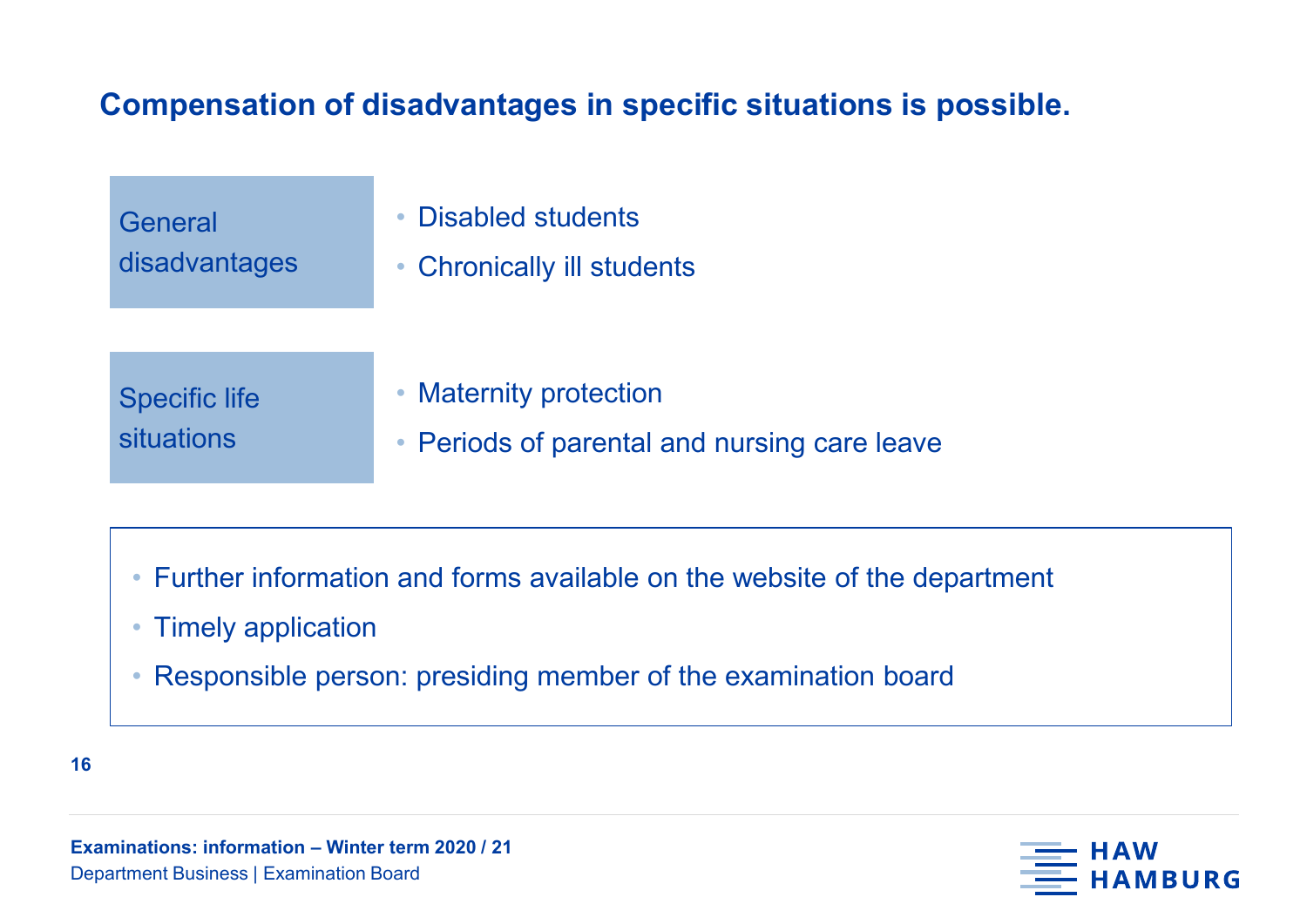# **Examination board**

| Contact | Deputy:                                                       | Presiding member: Prof. Dr. Matthias Thulesius<br><b>Prof. Dr. Marion Howe</b> |  |  |  |  |
|---------|---------------------------------------------------------------|--------------------------------------------------------------------------------|--|--|--|--|
|         | Tasks:                                                        |                                                                                |  |  |  |  |
|         | • Organisation of examinations                                |                                                                                |  |  |  |  |
|         | • Compliance of the provisions of the examination regulations |                                                                                |  |  |  |  |
|         | • Questions & problems regarding examinations                 |                                                                                |  |  |  |  |
|         |                                                               |                                                                                |  |  |  |  |

- Recognition of performances
- Compensation of disadvantages

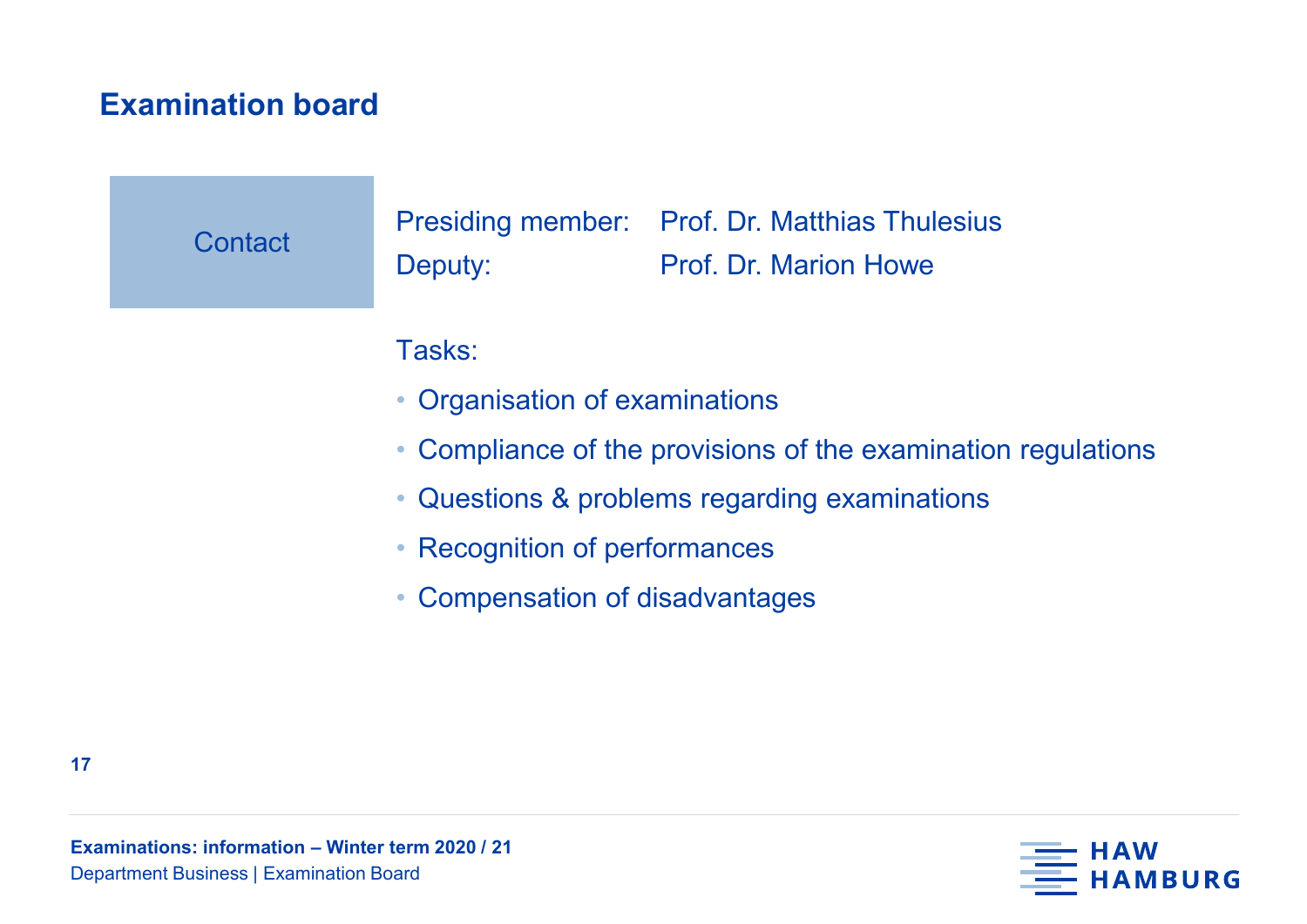# **BAföG: responsible persons in the department Business**

| Contact | <b>BAföG</b> professor:<br>Deputy:                                                                                                                                | <b>Prof. Dr. Marion Howe</b><br><b>Prof. Dr. Matthias Thulesius</b> |  |  |  |
|---------|-------------------------------------------------------------------------------------------------------------------------------------------------------------------|---------------------------------------------------------------------|--|--|--|
|         | Tasks:<br>$(S$ 48 BAföG / "Formblatt 5")<br>• NO consultancy!                                                                                                     | • Issuing of certificates of proof of achievement                   |  |  |  |
|         | Consultancy and granting of BAföG assistance:<br><b>Studierendenwerk Hamburg</b><br>Amt für Ausbildungsförderung ("BAföG-Amt")<br>www.studierendenwerk-hamburg.de |                                                                     |  |  |  |

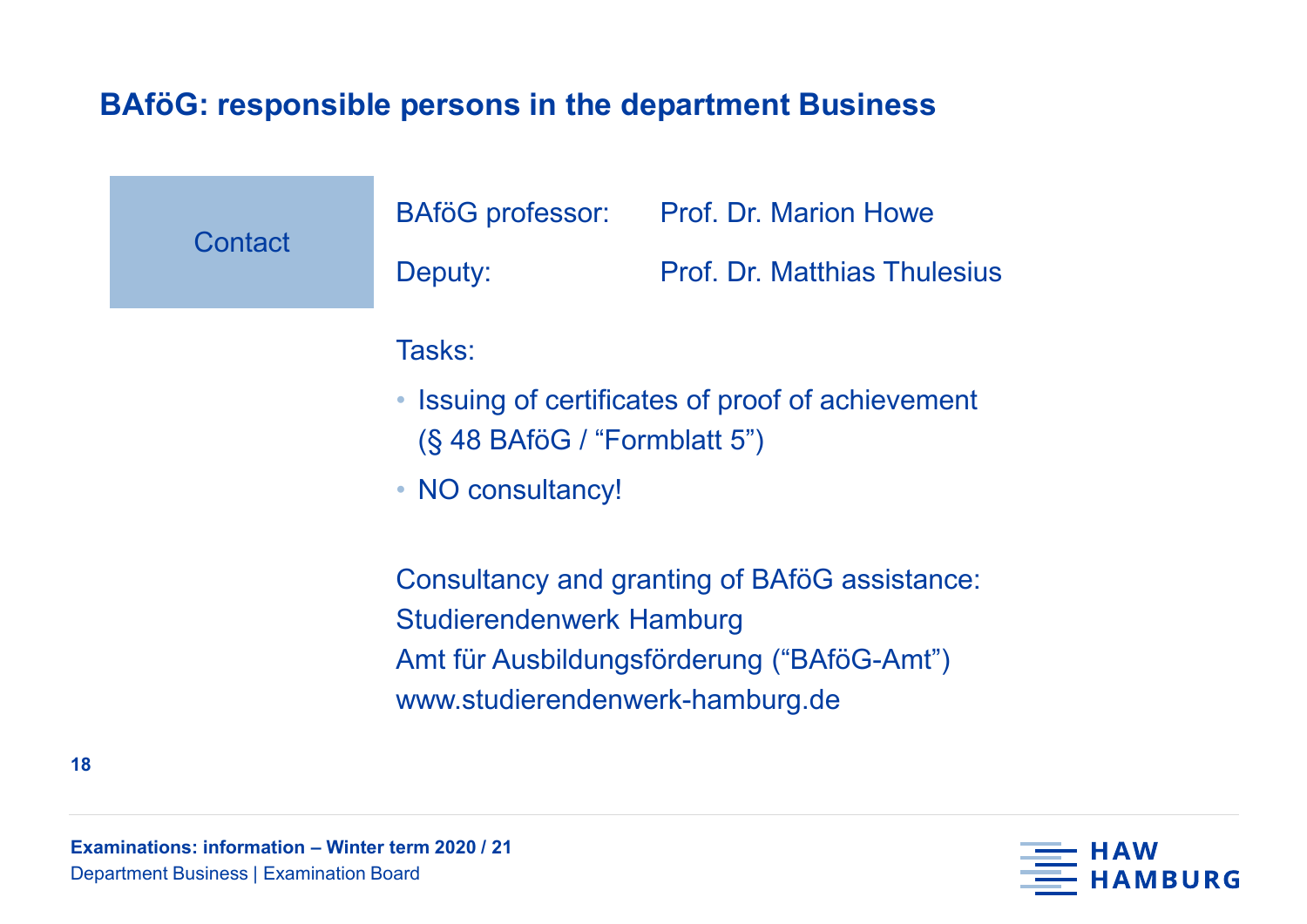# **Faculty Service Office ('FSB')**

- OFFICE HOURS! • Registration for the examinations, examination plan, examination dates
- Disclosure, especially
	- − on admission requirements for individual modules
	- − on examination and study regulations
- Verification of student's inability to take an examination, e.g. in case of illness (including the medical certificate)
- Supervision and maintenance of the performance accounts (myHAW)
- Registration of the Master-Thesis
- Distribution of the Master's diploma and the certificate of the academic degree